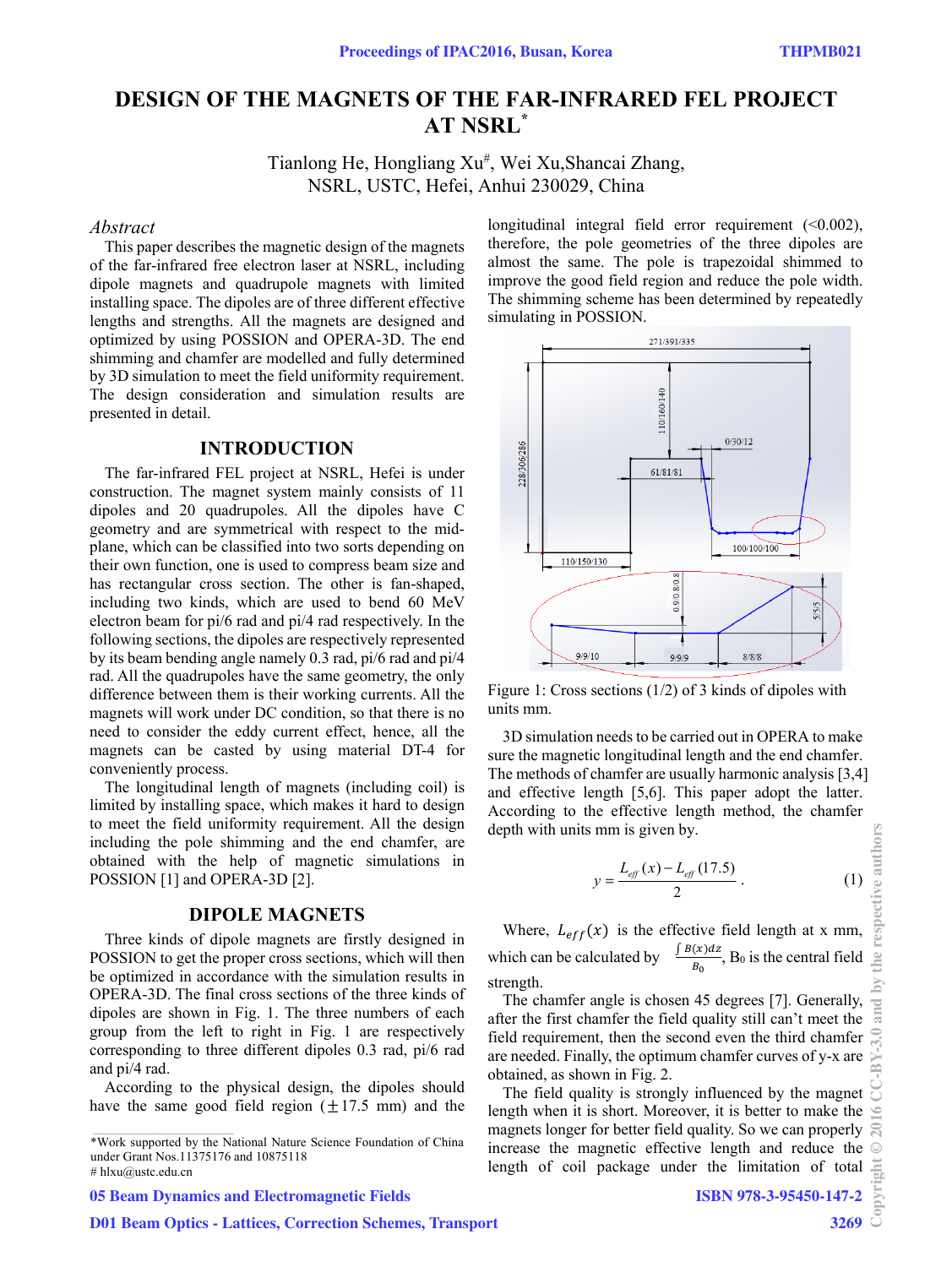longitudinal length, which can improve the integral field distribution and reduce the current density.





Figure 3: The distribution of integral field error.

The distributions of the longitudinal integral field error of three dipoles are given in Fig. 3. Obviously, the design can meet the field uniformity requirement. The main parameters of the dipoles are summarized in Table 1.

Table 1: Main Parameters of the Dipoles including 3kinds

| Magnetic material                 | $DT-4$                      |                               |        |
|-----------------------------------|-----------------------------|-------------------------------|--------|
| Pole gap[mm]                      | 46                          |                               |        |
| Function                          | Compressing                 | Bending                       |        |
| Bending angle[rad]                | 0.3                         | pi/6                          | pi/4   |
| Bending radius[mm]                | 419.33                      | 295.32                        | 283.93 |
| Effective field length [mm]       | 126                         | 154                           | 223    |
| Central field[T]                  | 0.2426                      | 0.6835                        | 0.7110 |
| Magnet core length[mm]            | 78                          | 100                           | 170    |
| Magnet and coil length [mm]       | 118                         | 180                           | 250    |
| Current[A]                        | 126.0                       | 214.1                         | 222.2  |
| Conductor size[mm]                | $6.0\times6.0$ , $\Phi$ 4.0 | $7.5 \times 7.5$ , $\Phi$ 5.0 |        |
| Cross section of coil[mm]         | $20.0 \times 76.0$          | $40.0 \times 94.0$            |        |
| Current density[ $A/mm^2$ ]       | 5.376                       | 5.846                         | 6.067  |
| Coil resistance(20°C)[ $\Omega$ ] | 0.023                       | 0.039                         | 0.043  |
| Coil voltage( $20^{\circ}$ C)[V]  | 2.953                       | 8.349                         | 9.531  |
| Number of turns (per pole)        | $3 \times 12$               | $5 \times 12$                 |        |
| Number of water circuits          | 2                           |                               |        |

| Pressure drop $\lceil \text{kg/cm}^2 \rceil$    |      |      |      |
|-------------------------------------------------|------|------|------|
| Power[kW]                                       | 0.37 | 1.07 | 1.27 |
| Flow rate/water[1/min]                          | 1.58 | 1.68 | 1.59 |
| Water temperature rise $\lceil \text{C} \rceil$ | 1.7  | 46   | 5.7  |

# **QUADRUPOLE MAGNETS**

According to the requirements of physical design, the aperture radius should be at least 23 mm, the good field region 35 mm, the longitudinal length of the quadrupole including coil should be less than 65 mm, the requirement of the integral gradient field error is the same as the dipoles less than 0.002, and for the 60 MeV electron beam, the maximum magnetic gradient should reach 1450 Gs/cm. Each quadrupole magnet will be powered by an individual power converter.

The cross section of the quadrupole is designed and optimized in POSSION, especially the pole tip should be carefully optimized for good field quality, which is shown in Fig. 4. The pole tip geometry is made of a part of hyperbola and of straight lines. The high order harmonics with respect to the main field in units of  $10^{-4}$  are  $b_6 = 3.34$ ,  $b_{10}=1.36$ ,  $b_{14}=2.64$ , which are calculated at a radius of 17.5 mm.



Figure 4: Cross section (1/8) of quadrupole magnets with units mm.

In 3D design, for the end of quadrupoles, the chamfer angle is usually 45 degrees [8], and the best chamfer depth is obtained by repeatedly simulating in OPERA-3D. The model of the quadrupole is shown in Fig. 5. As it's known that, the high order harmonics would affect seriously the distribution of the integral gradient field as the length of the magnet is very short, and make it hard to meet the field requirement by chamfer. For example, two magnets with only different lengths of 27 mm and 37 mm are simulated in OPERA-3D. The results are shown in Fig. 6. Only when the length reach 37 mm, the field quality can reluctantly satisfy the field uniformity requirement. So the length of the magnet is better to designed to be 37 mm, while the length of coil package should be 13 mm. The total length of magnet and coil is 62 mm.